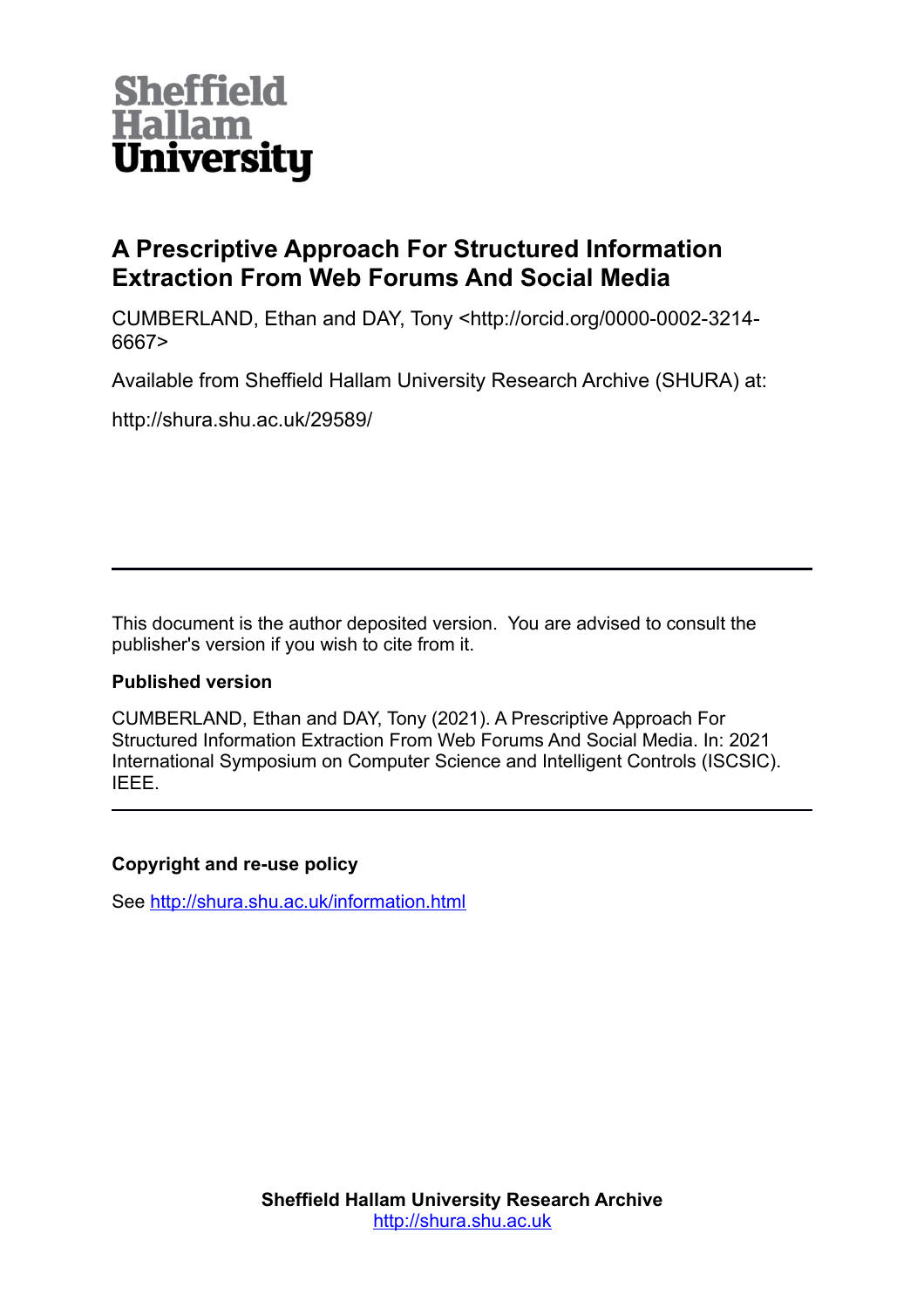# **A Prescriptive Approach For Structured Information Extraction From Web Forums And Social Media**

Ethan Cumberland **CENTRIC** Sheffield Hallam University Sheffield, England e.cumberland@shu.ac.uk

Tony Day **CENTRIC** Sheffield Hallam University Sheffield, England t.day@shu.ac.uk

## **ABSTRACT**

In this paper we present ongoing research into extracting highly structured data - such as authors, posts, the links between them, and the metadata about them - from social media and fora using a prescriptive approach, building upon simple observations and generalised rules. This method uses techniques designed around identifying content based on text features, such as text density, and combines it with simple rules derived from studying the common structures of the target web pages to infer and extract structure from structured data.

We discuss observations made from studying a number of social media websites and forums and present the simple rules for post, content and attribute identification developed from these observations. We also present the structured format used to store the extracted data and some of the benefits of this structure. Next, we give initial experimental results, showing that the proposed approach can achieve accuracies above 90% for identifying posts, 70% for extracting content from these posts, and 50-70% for extracting additional attributes about the posts and their authors. We highlight factors influencing these results, before finally detailing the next steps for this research.

Our research shows that it is possible to achieve reasonable levels of accuracy for extracting structured data using an approach that requires no training and is transferable between different social media and web forums with no additional input necessary. This approach thus promises considerable efficiency gains compared to the training involved with current machine learning-based approaches, whilst maintaining reasonable performance.

## **CCS Concepts**

• Information systems  $\rightarrow$  Information retrieval; Web mining

### **Keywords**

web scraping, web forums, social media, structured information extraction, wrapper induction

## **1. INTRODUCTION**

The web is a treasure trove of information that is easy to see but difficult to acquire and use. The growth of the web has seen a massive rise in the number of users of social media and web forums, with Facebook reporting an increase from 618 million average daily active users (DAUs) in December 2012 [4] to 1.84 billion DAUs in December 2020 [5], and popular discussion website Reddit reporting 52 million DAUs in October 2020, an increase of 44% year-on-year [10]. This has led to a huge increase in user-generated content that is available online. For example, Reddit reported that in 2020, 303.4 million posts and 2 billion comments were made on the site, up 52.4% and 18.6% respectively year-on-year [10].

With this abundance of potentially useful information available on the internet, systems for extracting information are required to be able to retrieve some of this data to allow it to be used. Anyone wishing to use the data could always extract it manually, but given the scale of the data, that immediately becomes implausible. There are many reasons people might want to use data from social media, forums and the web in general, from forming the basis for technologies like automatic summarization [12] to collecting marketing data about companies posted by users online [9].

Extracting the textual content from these online sources does not have to be the end of the road, however. The data that is available on social media websites and forums stems beyond just textual content, it includes information about the users that posted that content as well as additional attributes about these posts such as the post time, likes and shares of the posts, and much more. Finding a way to extract all of this structured data and store it in a similarly structured way would increase the potential applications of that newly extracted data, allowing for more powerful tools to be developed with it, and more powerful operations to take place using it.

Extracting structured data from the web is a longstanding area of research with a wide variety of approaches proposed for tackling the task from a multitude of angles and for various reasons [1, 7, 11, 14]. Many proposed solutions to this problem involve complex machine learning techniques from visual-based content detection [3] to unsupervised learning approaches [14].

In this paper we briefly describe the problem domain and some existing approaches, before going on to propose a

This work was carried out under the CONNEXIONs project, which has received funding from the European Union's Horizon 2020 research and innovation program under grant agreement No 786731 (CONNEXIONs – InterCONnected NEXt-Generation Immersive IoT Platform of Crime and Terrorism DetectiON, PredictiON, InvestigatiON, and PreventiON Services). The information in this paper reflects only the authors' view and the Agency is not responsible for any use that may be made of the information it contains.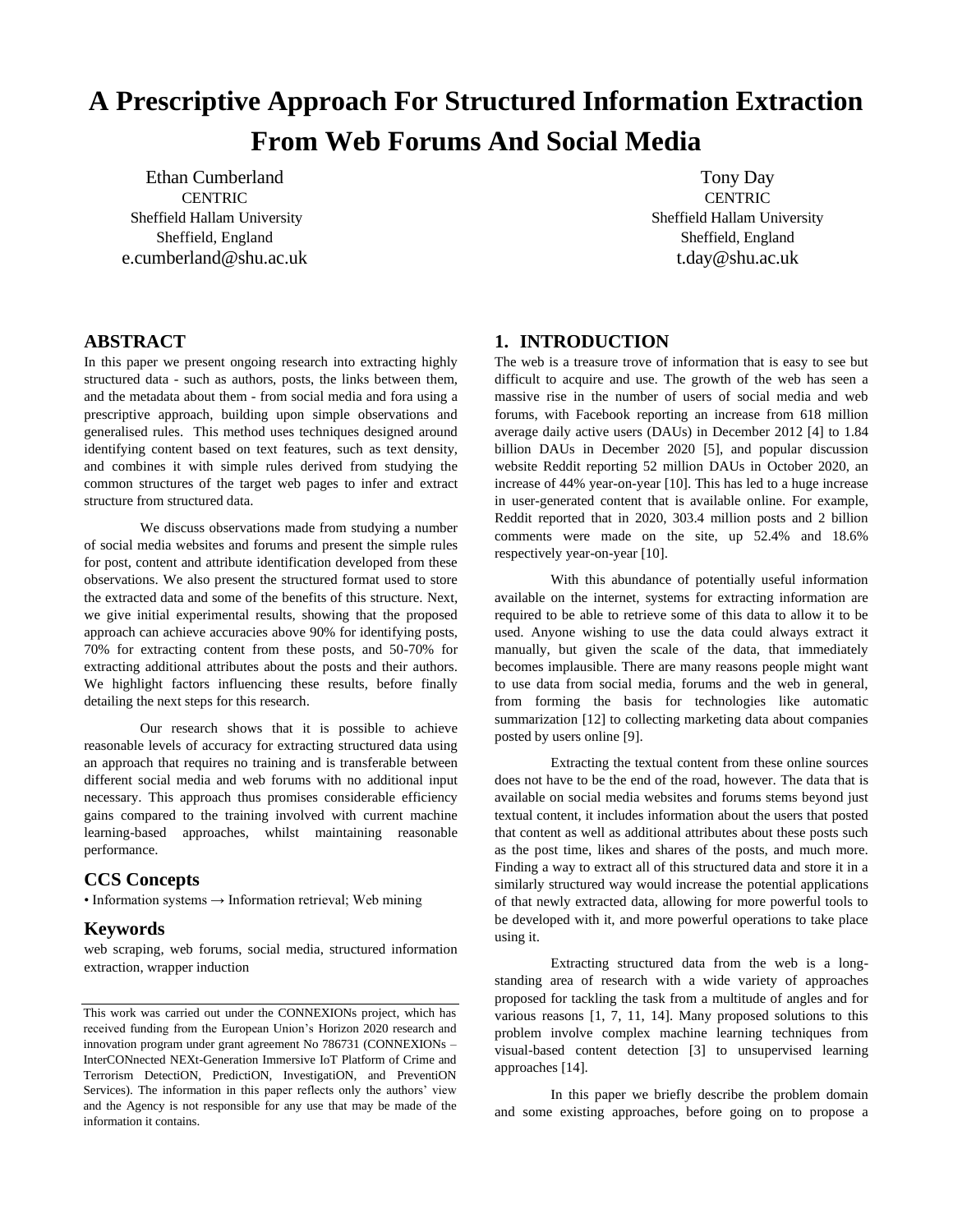prescriptive, rule-based approach to extracting content from social media websites and forums and storing that data in a structured format to enrich this data, evaluating the initial performance of the rules defined during our research, and drawing some conclusions and steps for the future direction of this research.

We focus on the technical implementation of these rules within this paper, but the replication, implementation and usage of anything mentioned here should be carried out within the appropriate legal framework, with ethical oversight, and in accordance with all rules, regulations, terms and conditions of any websites that this is practiced upon.

## **2. RELATED WORK**

The topic of extracting data from the web has been an active area of research for many years and has been tacked from numerous angles. Earlier research into content extraction often focussed on extracting main content from online sources such as news articles. Some of these early methods include extracting the main text by using the ratio of tags within HTML documents [13] and the density of text within HTML documents [6], among many other.

Building upon this work are approaches designed to extract more structured data from sources containing more structured information. These sources include web forums, social media websites, online marketplaces, and other web pages that often contain multiple blocks of data that are independent from each other, each with their own content and attributes, such as forum posts and product listings. The task of extracting data from these sources is different to general web or main content extraction as not only are the types of web pages often vastly different from those containing single pieces of content such as news articles, but the methods used to extract this data must now be able to identify and perform extraction on each piece of content individually, accounting for variation between pages on the site.

Many of the approaches to solving this problem attempt to extract data using the structure of the DOM tree of HTML pages, using this often-repetitive structure to create wrappers and identify templates from which to extract the desired information. These template-dependent approaches [8, 15] - approaches that work based on the repetitive structure of HTML pages - often use machine learning-based methods to learn page structures and enable the data extraction to take place. The alternative is template-independent approaches, approaches that are designed to work across multiple websites where the structure of the pages are different, often employing probabilistic methods to identify the structure of the individual pages they are set to work on [1, 7, 11, 14].

One of the biggest issues with many current approaches, in particular the machine-learning based approaches, is that the models that power them require training before they can be used, and often require training on large set of training data relevant to the domain for which extraction is intended to be performed on. This training data can be hard to come by, especially in the age of increased information security, privacy regulations, and other strict terms of services which govern the platforms from which ideal training data could be collected from.

## **3. THE PROPOSED APPROACH**

The proposed approach is based on using simple rules which have been defined by investigating the structure of some social media websites and forums, such as the fact that content within posts usually sits in the same position relative to each post. These rules can then be used to create models of websites that point to the posts and content within them, and these models can be used to extract the content and store them in a structured format for further use. The technical details of these models is discussed in Section 3.1, and the structured format that the data is extracted to is discussed in Section 3.5.

The dataset of social media websites and forums chosen to analyse for this consists of the forums of the 10 most popular forum software technologies' websites in the top 1 million sites by traffic [2], plus the popular social media and discussion sites Facebook, Twitter, Reddit, VK and Gab. The forums of popular forum software technologies were chosen because while the websites that use them can often use their own themes on top of the forum software to change how they look visually, the underlying HTML and page structure is often the same, so by using these as a basis we can encompass many forum websites by analysing only a few.

Despite their popularity, image-based social media sites such as Instagram and video-based sites such as TikTok were excluded from this as the method of content identification chosen is based on textual content, so these websites would not be suitable for the types of identification we aimed to perform in this paper.

While this set of forums and social media websites is not representative of all forums and social media websites on the internet, and excludes custom and bespoke forums, choosing some of the most popular should mean that the output of this research is functional and applicable to as many situations as possible as quickly as possible. Section 5 details the steps that will be taken to improve the work presented in this paper and expand its functionality.

## **3.1 Technical Implementation**

In order to both evaluate and use the rules we defined, we chose to implement the approach in a Java application to perform the identification and extraction. This Java application was fed pages from a browser rather than fetching them directly to ensure that any client-side code was run, and any data fetched via requests was acquired prior to analysing and extracting. It also features a database to store the models that are generated so that they can be reused.

The application takes the HTML of given forums and social media websites as input, performs some pre-processing – removing HTML elements that only provide metadata but no content: <head>, <link>, <meta>, <script>, <noscript>, and  $\langle$ style> - and then applies the rules to create a model for that website. This model consists of the domain of the forum or social media website that the model represents and a collection of tag paths that represent the location of posts, content, and attributes on the page.

"A tag path is, similar to an XPath expression, a sequence of HTML tags, that corresponds to the path from the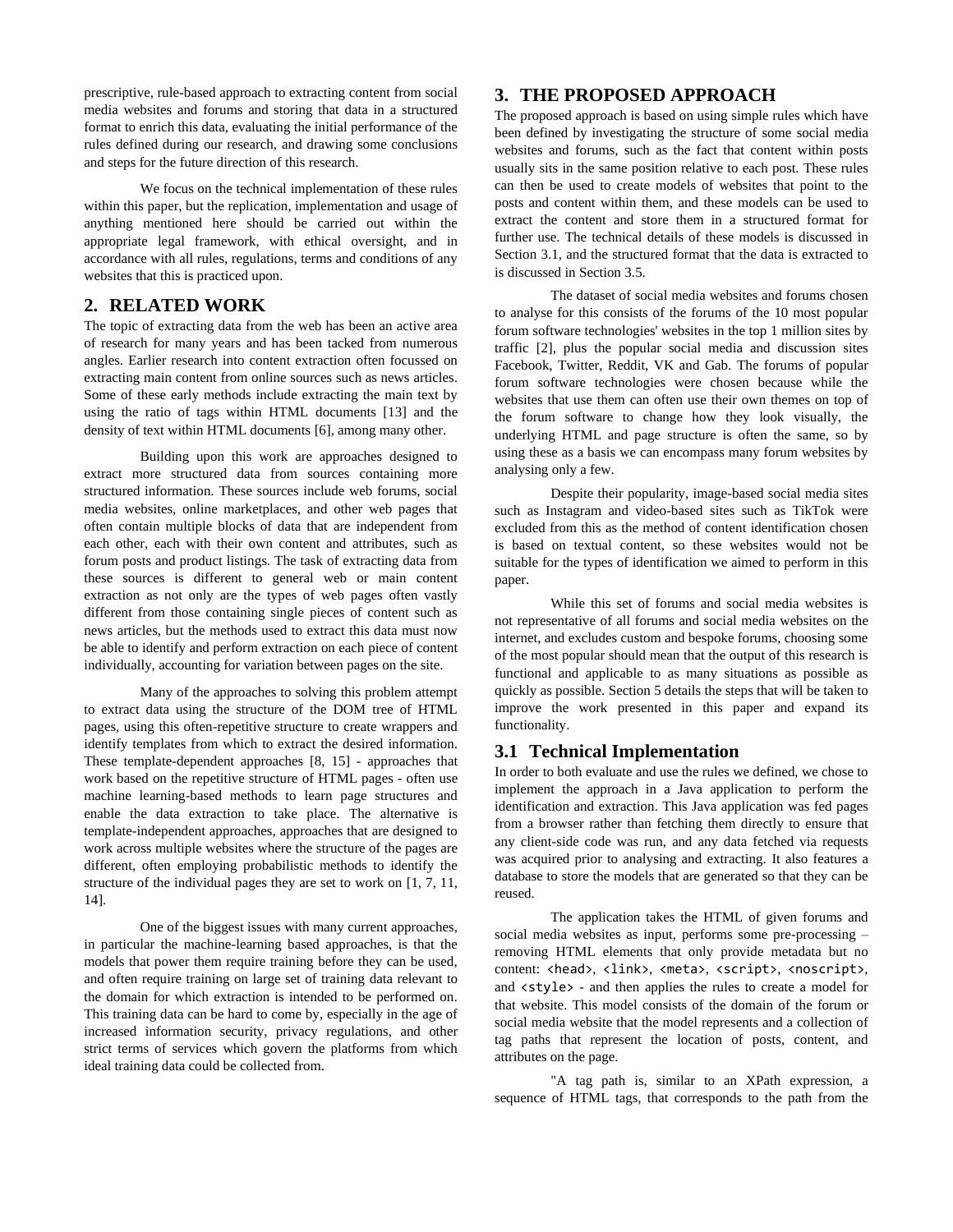HTML root node to the respective HTML element from which the block segment is built" [11]. These tag paths were used to represent the path to posts within the pages, as well as the relative path from posts to the content and attributes within posts.

With regards to usage of the approach we propose, there are two possibilities:

- 1. Creating a model for each page that is visited and using that model to extract information from that page only. This is using the techniques in a template-independent way, the model is based on that site only and does not benefit from any information outside of what was acquired from that single page.
- 2. Creating a model for a single type of page on a website and using that model to extract information across the entire site. This is using the techniques in a templatedependent way, the model can be used across the website without needing a new one to be created for every page.

We believe that the second method of using the approach we developed is the better method, as not only does it mean less models have to be created to extract the same amount of data, but these models are also more resistant to change between each page provided that the model was generated on a page on the site that is representative of the rest of the site. Generating a model on a content-rich page which is representative of the content and its variation would create a more robust model than one generated on a page with a low amount of content, and this model would then be applicable to pages with both large and small amounts of content.

The following sections will discuss the investigations that lead to the definition of the rules that make up this approach.

#### **3.2 Post and Content Identification**

The first step to being able to identify and extract any amount of information from the posts on these pages is to first identify the posts and the content within them. When looking at the structure of social media websites and forums we see a lot of repetition in the structure of the DOM tree.

Figure 1 shows some mock forum posts, and Figure 2 shows those mock post elements within the DOM tree of the page, showcasing how the posts are all represented by consecutive elements within the HTML.



**Figure 1: Mock forum posts from the phpBB forums.**

<html class="wf-opensans-n4-active wf-active"> > <head>...</head> v<body id="phpbb" class="notouch community section-viewtopic ltr hasjs"> v<div id="wrap"> <a id="top" accesskey="t"></a> ><div id="page-header"> </div> ><div id="phpbb-navbar" class="phpbb-navbar"> .</div> v<div id="page-body"> ><div class="navbar" role="navigation"> ...</div> <a name="start here"></a> ▶<div class="phpbb-ads"> ~</div> <!-- /.phpbb-ads --> ><div class="action-bar\_bar-top">  $<$ /div > <div id="p123" class="post has-profile bg2">...</div> ><div id="p456" class="post has-profile bgl">=</div> > <div id="p789" class="post has-profile bg2">...</div>  $\frac{1}{6}$  ass="action-bar bar-bottom"> </div  $2810$ ><div class="action-bar actions-jump">...</div>  $\frac{1}{\sqrt{1 + \frac{1}{2}}\sqrt{1 + \frac{1}{2}}}$ > <div id="page-footer"> .</div>  $<$ /div> ►<div id="copyright"> </div>  $\blacktriangleright$  <div> </div> </body> </html>

#### **Figure 2: The HTML for the mock phpBB forum posts in Figure 1 with the three posts highlighted.**

However, if we were to look for only repetitive elements with similar structures within the page, we would identify a lot of false positives, such as the navigation elements on the navigation bar of the phpBB forum as shown in Figure 3.

| <b>ABOUT</b> | Downloads | Castonian : | <b>Support</b> | Development.                                                                | nice <sub>-</sub> | Community | Hosting |
|--------------|-----------|-------------|----------------|-----------------------------------------------------------------------------|-------------------|-----------|---------|
|              |           |             |                | v <ul class="phpbb-menu" id="phpbb-menu"></ul>                              |                   |           |         |
|              |           |             |                | k <li class="nav-button but-about"></li> </th <th></th> <th></th> <th></th> |                   |           |         |
|              |           |             |                | k <li class="nav-button but-downloads">…</li> <                             |                   |           |         |
|              |           |             |                | k <li class="nav-button but-customise">…</li> <                             |                   |           |         |
|              |           |             |                | k <li class="nav-button but-support">…</li> →                               |                   |           |         |
|              |           |             |                | k <li class="nav-button but-development">…</li> <                           |                   |           |         |
|              |           |             |                | k <li class="nav-button but-blog">…</li> <                                  |                   |           |         |
|              |           |             |                | k <li class="nav-button but-community">…</li> →                             |                   |           |         |
|              |           |             |                | k <li class="nav-button but-hosting">…</li> <                               |                   |           |         |
| $<$ /ul>     |           |             |                |                                                                             |                   |           |         |

#### **Figure 3: phpBB forum's navigation bar and its corresponding HTML.**

Because of this, we need to look deeper into the post elements to identify something we can use to distinguish between them and other repetitive elements on the page, such as the content within the posts.

To identify content in the page, and posts based on this, we build upon the idea of using text density to identify content blocks as proposed by Sun et al. [6]. Sun et al. defined the text density of a node  $n$ ,  $TD_n$ , as the ratio of the number of characters within and under the node  $n, C_n$ , to the number of tags under that node,  $T_n$ .

$$
TD_n = \frac{c_n}{T_n} \tag{1}
$$

After calculating the text density of the elements in the DOM tree, we look for the highest density elements and calculate the tag paths for these. We then looked for which of these highdensity elements were repeated many times and which of them had similar tag paths that would indicate them being at the same position relative to each post. Using these elements, and looking for a common parent element they share, we were able to identify posts and the content elements within the page, which led to the first two rules: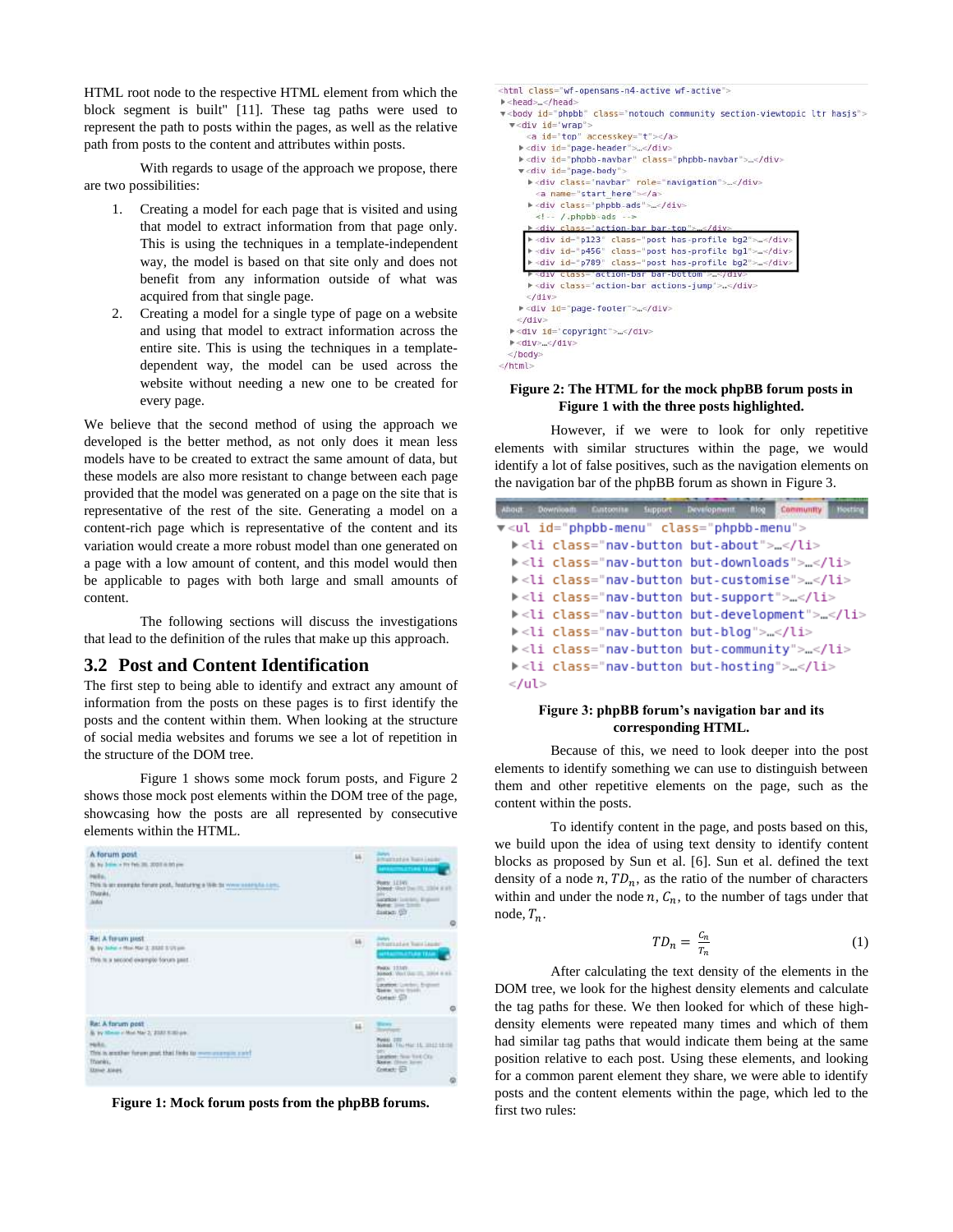**Rule #1:** Social media websites and forums are often structured so that there is one element on the page that contains all post elements as direct children at the same depth in the DOM tree, and as such all posts can be identified with a single tag path.

**Rule #2:** The content within these posts are usually the largest elements within each post in terms of text density when considering the average of all posts on the page and are often in the same position in the DOM tree relative to each post. The content within each post can therefore be identified with a single tag path.

## **3.3 Author Identification**

When it comes to author identification, we are looking to identify the author's username or display name, profile URL and profile photo URL, where available. Despite how it appears visually on the page, in the DOM tree of every one of the websites within the set of social media websites and forums, the author's username, profile URL and profile photo appear before the main content block within each post, if they are present at all. When looking at these usernames/display names and profile URLs, we identified that every website in our dataset represented the username/display name as a  $\langle a \rangle$  element with a href attribute containing the user's profile URL.

**Rule #3:** Author usernames are often  $\langle a \rangle$  elements that link to the user's profile on the social media website or forum.

While identifying the author's usernames/display names and profile URLs, it became apparent that information about the author of each post is often grouped together under one HTML element, and this element is usually a sibling to the element that contains the content of each post. This can include other information such as number of posts, forum ranks, the date of account creation, etc. While we haven't attempted to identify these additional attributes during our research so far, the grouping of these elements allows us to define another rule regarding the location of the post author's information:

**Rule #4:** When looking at the structure of a post, the element containing information about the author of the post often comes before the content of the post, and these author and content elements are often direct siblings under some parent element.

Now that we have attempted to identify the author's usernames and profile URLs, we attempted to identify their profile photos where available, which was on 12 of the 15 websites in our dataset. Profile photos, on the websites that allow them, are often displayed near the user's username and other profile details. While this gave us a good indication on how to pick them out, there were more images that were close to these elements such as badges, status indicators, and other icons like these. To be able to distinguish between them, we looked at how all of these other icons and badges are represented in the HTML, and it became clear that profile photos are often represented by  $\langle$ image> and  $\langle \text{img} \rangle$  elements, whereas these other icons were all  $\langle \text{ i} \rangle$  elements and SVGs.

This distinction allowed us to identify our 5th rule:

**Rule #5:** Author profile photos are often the closest image element in the DOM tree to the author's username.

## **3.4 Attribute Identification**

Attribute identification is something we have yet to properly investigate, however, to show that it is at least feasible, we attempted to identify the created time of the posts. Thanks to the adoption of newer HTML5 elements, a majority of the sites within our dataset attribute post time using a <time> element, which is easily identifiable. However, this is not the case for all sites in our dataset, and as such all social media websites and forums. The sites in our dataset that did not opt to use the <time> element instead provided the time as datetime attributes on <span> elements, or simply as text within <span> and <p> elements with datetime-related class names such as date, timestamp and timeago.

Facebook is a notable exception to this, as the post time element is not uniquely identifiable outside of generated class names that are not human-readable or easily understood.

While using this set of element and attribute names is not the most generic approach that could be taken, this is ongoing research and therefore there is scope to improve this in the future, to make it more generalised and attempt to capture some of these edge cases. This, therefore, led to the definition of our 6th, and loosest, rule:

**Rule #6:** Timestamps are usually represented as one of only a few formats, including <time> elements and other elements such as  $\langle$  span> and  $\langle$  p> elements with classes such as date and timestamp and attributes such as timestamp.

## **3.5 Structured Data Model**

Storing the extracted data in a structured format is key to adding value to that data beyond just simply extracting it and storing it verbatim. Here we show the structured format we used for storing the data we extracted, with an example, and discuss how it can enrich the data that is stored within it.



#### **Figure 4: An example of a post and the information it contains stored in the structured data model.**

The structured data model consists of three types of data: Artefacts, Entities and Links. Artefacts are used to represent pieces of content and the attributes about them, Entities are used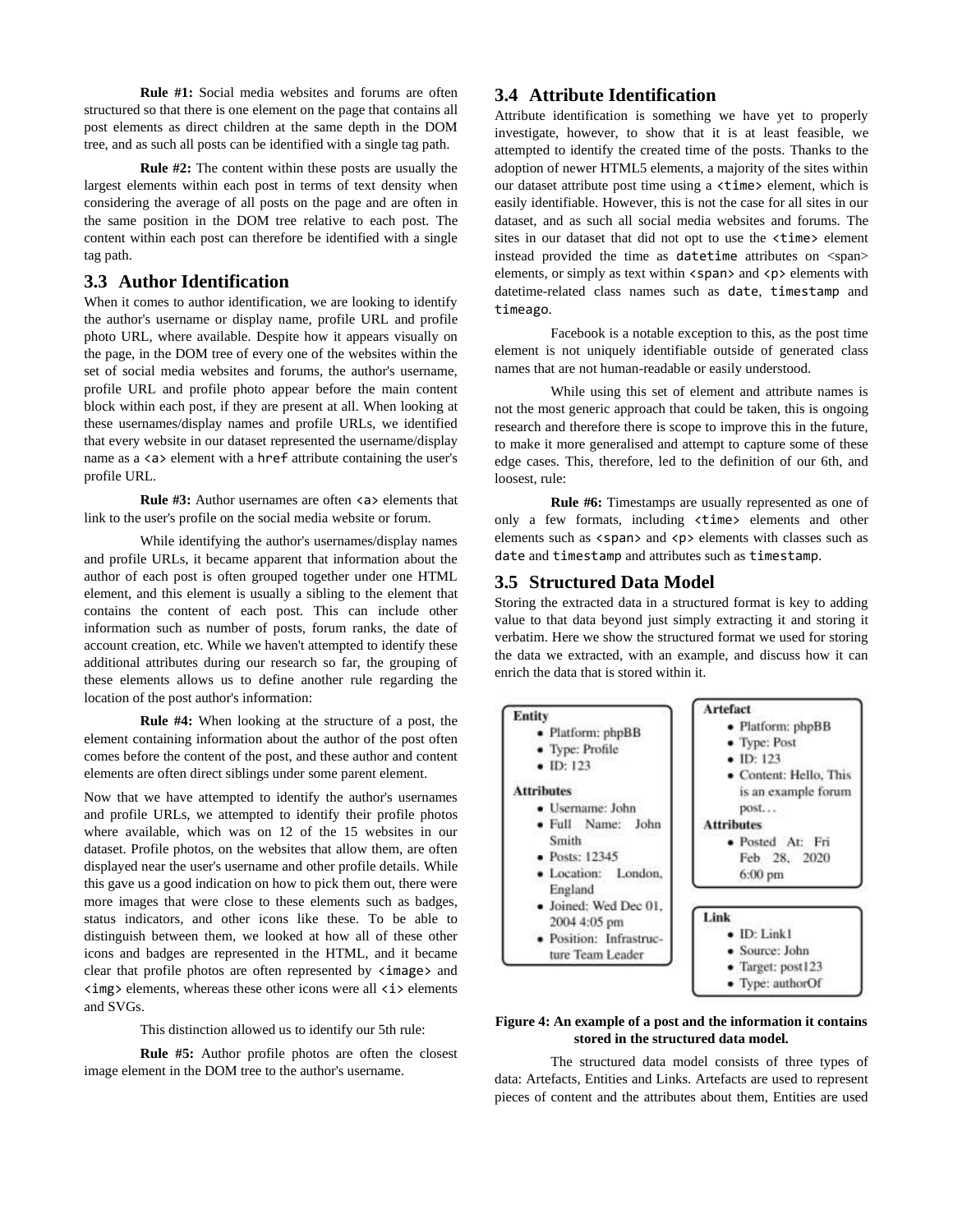to represent things such as people, objects, locations and events, and Links are used to represent the relationships between Artefacts and Entities. Figure 4 shows what the first post in Figure 1 would look like when stored in this data model once all content and metadata have been extracted, excluding the link to the external URL.

While these three types of data alone are flat data structures, using artefacts, entities and links allows us to achieve a graph-style representation of this data, and a high degree of linking between them. Figure 5 shows what the forum posts shown in Figure 1 could look like when stored in the structured data model and viewed in a graph-style representation.



**Figure 5: An example of the graph-style representation possible using the structured data model.**

As shown by the multiple links between the entity 'John' and the other elements on the graph in Figure 5, this data structure would allow for all posts made by one author to link back to the same author entity within the data structure by using the identifiers from the forum/social media website when creating links, to ensure that there is no duplication of entities and artefacts. This would allow for profiles extracted into this data model to be viewed as a network graph, enabling analysis like Social Network Analysis to take place on the data, which would not be possible if the forum or social media content was extracted and stored as simple text.

## **4. EVALUATION**

To assess the performance of the approach at this early stage, an evaluation exercise was performed on 50 pages each from 4 sample sites. This sample set includes pages from Reddit, a site that was analysed when developing the approach, Gentoo Forums and The Tech Report Forums, both built upon phpBB which was also analysed in the development process, and Microsoft's ASP.NET Forums. While this sample set is small, this evaluation exists to show that this prescriptive approach can begin to identify data across sites that vary in structure, prove the flexibility of the approach even after only a short period of research and development, and to provide a baseline for further improvements to build upon.

The accuracy of the technical implementation of the rules we defined was calculated for both of the possible methods of use outlined in Section 3.1. The accuracy of the identified posts is equal to the number of posts collected,  $P$ , over the number of posts on the page,  $P_{max}$ :

$$
Accuracy = \frac{P}{P_{max}} \tag{2}
$$

The accuracy of the content, timestamp, username, profile URL and profile photo URL identification was then based on the number of correctly identified posts as opposed to the number of the posts on the page, meaning that an accuracy of 0.500 for content identification would signify that the content was successfully identified in half of the posts that were successfully identified on the page.

| Website                | <b>Posts</b> | Content | <b>Timestamps</b> | <b>Usernames</b> | <b>Profile URLs</b> | <b>Profile Photo URLs</b> |  |
|------------------------|--------------|---------|-------------------|------------------|---------------------|---------------------------|--|
| Reddit                 | 0.920        | 0.380   | 0.709             | 0.709            | 0.709               |                           |  |
| <b>ASP.NET Forums</b>  | 0.937        | 0.838   | 1.000             | 1.000            | .000.               | 0.937                     |  |
| Gentoo Forums          | 0.923        | 0.966   | 0.000             | 0.000            | 0.000               | 0.000                     |  |
| The Tech Report Forums | 0.898        | 1.000   | 1.000             | 1.000            | .000                |                           |  |
| Average <sup>2</sup>   | 0.915        | 0.713   | 0.684             | 0.684            | 0.678               | 0.502                     |  |

**Table 1: Accuracy of extraction using a model created on each page of a website**

|  |  |  | Table 2: Accuracy of extraction using a model created on one page of each website and used across all pages of that same website. |  |  |  |  |
|--|--|--|-----------------------------------------------------------------------------------------------------------------------------------|--|--|--|--|
|  |  |  |                                                                                                                                   |  |  |  |  |

| Website                | <b>Posts</b> | Content | <b>Timestamps</b> | <b>Usernames</b> | <b>Profile URLs</b> | <b>Profile Photo URLs</b> |  |
|------------------------|--------------|---------|-------------------|------------------|---------------------|---------------------------|--|
| Reddit                 | 1.000        | 0.222   | 0.424             | 0.424            | 0.424               |                           |  |
| <b>ASP.NET Forums</b>  | 1.000        | .000.   | 1.000             | 1.000            | .000                | 1.000                     |  |
| Gentoo Forums          | 1.000        | 000     | 0.000             | 0.000            | 0.000               | 0.000                     |  |
| The Tech Report Forums | 1.000        | .000.   | 1.000             | 1.000            | 000.1               |                           |  |
| Average <sup>2</sup>   | 1.000        | 0.688   | 0.602             | 0.684            | 0.678               | 0.536                     |  |

<sup>1</sup>This site either does not have user profile photos or does not show user profile photos on the post pages

<sup>2</sup>The number of posts varies across each site, so these averages are weighted to account for this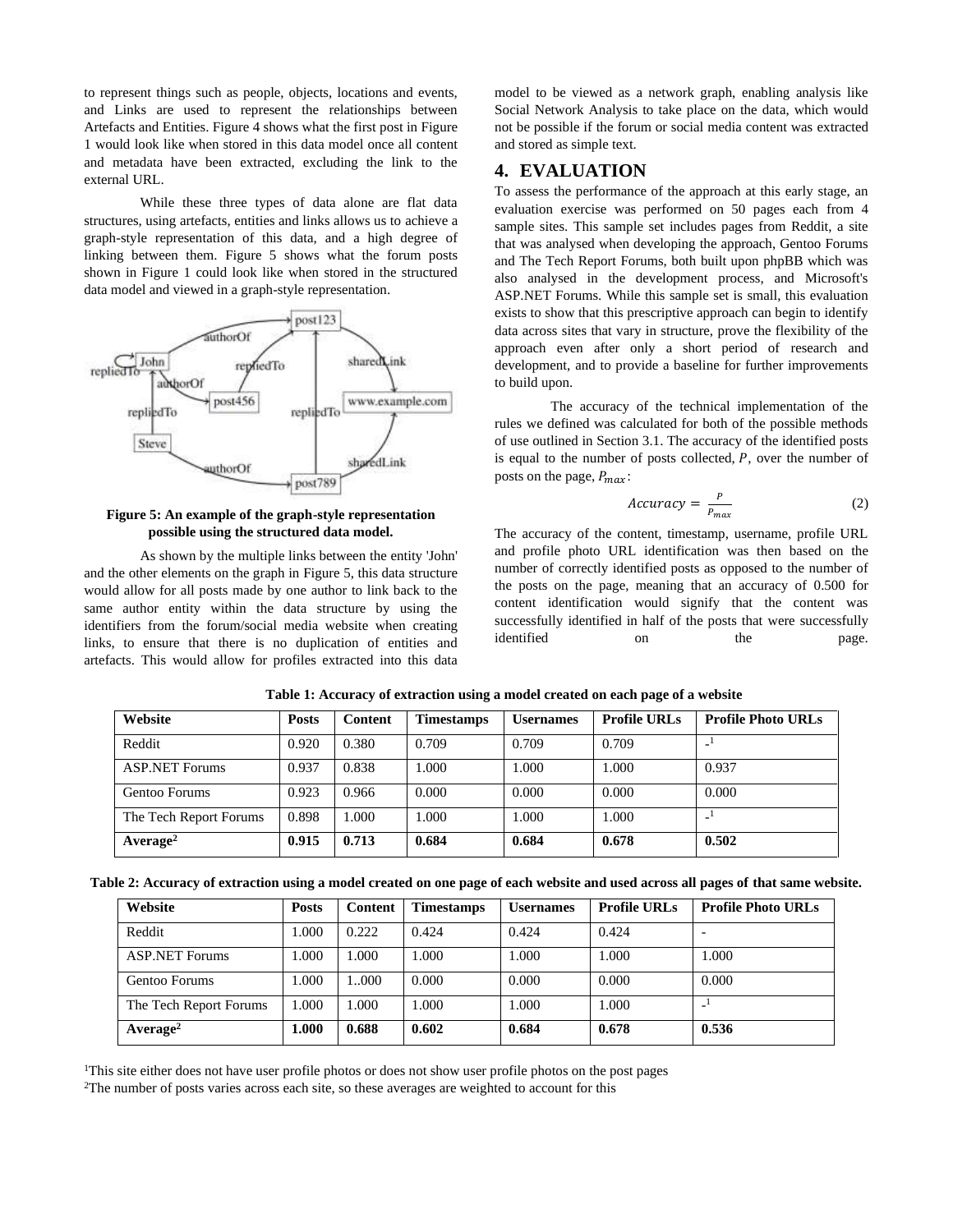## **4.1 Experimental Results**

For an initial test of the rules we defined, the post and content identification performed better than expected, with username, profile URL and profile photo URL identification performing almost perfectly on some sites, but not so well or not at all on others.

As a general trend, the results in Tables 1 and 2 show two things:

- 1. When the model for a website is identified on a single page and used across the website such as in Table 2, so long as the model is representative of the rest of the pages on that website, the model will perform well thanks to the regularity of the pages on the site.
- 2. The rules that have been developed are good for identifying posts and content but are not yet generalised enough for reliable identification of additional attributes in all situations. This can be seen in the results of attempting extraction from Gentoo Forums. It is worth noting that on all pages on Gentoo Forums where content was identified from posts, the parent DOM element containing the author attributes was identified, but the attributes themselves were not.

The poor performance of this approach on Reddit can be attributed to the fact that in multiple posts on the same page, the location of content and attributes varies depending on the type of post - some posts may contain images as the main content, others may contain varying amounts of text content, and some are advertisements styled as posts - each of which is rendered differently on the page. When identifying the model for any given page, the model will be generated for whichever of these types appears most frequently, hence the disparity between the accuracy on Reddit and the other websites.

## **5. CONCLUSIONS AND FURTHER WORK**

In this paper we have presented ongoing research into extracting highly structured data from social media and fora using a prescriptive approach. Despite the shortcomings we identified from analysing the results in Section 4, the performance of this approach on sites like ASP.NET Forums and The Tech Report Forums is promising.

We have shown that by analysing the structure of content on a number of social media websites and forums, it is possible to draw enough parallels between them to create generalised rules that can work on unseen websites with good accuracy. The fact that this has been achieved, with accuracies of up to 100% on ASP.NET Forums and The Tech Report Forums, without needing training datasets or any model training at all, means that data extraction of this type can become more accessible.

We also presented a structured model for storing the data that can be captured using this approach to further enrich the extracted data and provide more value for potential uses of data extracted in this format.

The approach we proposed is currently limited by the scope of our investigatory work performed when identifying the rules we proposed, which is why the next step for validating and improving the work done and the rules defined in this paper is to acquire more data. Firstly, we need to identify a larger dataset of

sites for helping to establish, generalise, expand upon, and improve the rules defined in this paper to hopefully lead to improved performance and a more robust set of rules ready to tackle the problem. In addition to a larger testing dataset, we need a larger, more representative dataset of social media websites and forums to evaluate the rules' performance.

Once a large enough testing dataset has been identified, we can consider comparing the approach developed during our research with existing approaches and software solutions to see the strengths and weaknesses of each for the task at hand and identify areas in which our approach is lacking compared to existing solutions and can be improved upon.

Another area where improvements could be made to this approach lies around the technical implementation of what we proposed in this paper. If the approach was to be implemented as a software tool, it would enable us to add features such as making edits or corrections to the models generated using the rules and storing and sharing these models. While these additions are out of scope for the current research activities, they could improve the feasibility of using the approach we define in terms of real-world usage beyond the research.

## **REFERENCES**

- [1] Bill Yuchen Lin, Ying Sheng, Nguyen Vo, and Sandeep Tata. 2020. FreeDOM: A Transferable Neural Architecture for Structured Information Extraction on Web Documents. In *Proceedings of the 26th ACM SIGKDD International Conference on Knowledge Discovery & Data Mining* (Virtual Event, CA, USA) *(KDD '20)*. Association for Computing Machinery, New York, NY, USA, 1092–1102. https://doi.org/10.1145/3394486.3403153
- [2] BuiltWith® Pty Ltd. Forum Software Usage Distribution in the Top 1 Million Sites. https://trends.builtwith.com/cms/forum-software
- [3] Deng Cai, Shipeng Yu, Ji-Rong Wen, and Wei-Ying Ma. 2003. *VIPS: a Vision-based Page Segmentation Algorithm*. Technical Report MSR-TR-2003- 79. Microsoft Research. 28 pages. https://www.microsoft.com/en-us/research/ publication/vips-a-vision-based-page-segmentationalgorithm/
- [4] Facebook, Inc. 2013. Facebook Reports Fourth Quarter and Full Year 2012 Results. https://investor.fb.com/investornews/press-release-details/2013/FacebookReports-Fourth-Quarter-and-Full-Year-2012-Results/default.aspx
- [5] Facebook, Inc. 2021. Facebook Reports Fourth Quarter and Full Year 2020 Results. https://investor.fb.com/investornews/press-release-details/2021/FacebookReports-Fourth-Quarter-and-Full-Year-2020-Results/default.aspx
- [6] Fei Sun, Dandan Song, and Lejian Liao. 2011. DOM Based Content Extraction via Text Density. In *Proceedings of the 34th International ACM SIGIR Conference on Research and Development in Information Retrieval* (Beijing, China) *(SIGIR '11)*. Association for Computing Machinery, New York, NY, USA, 245–254. https: //doi.org/10.1145/2009916.2009952